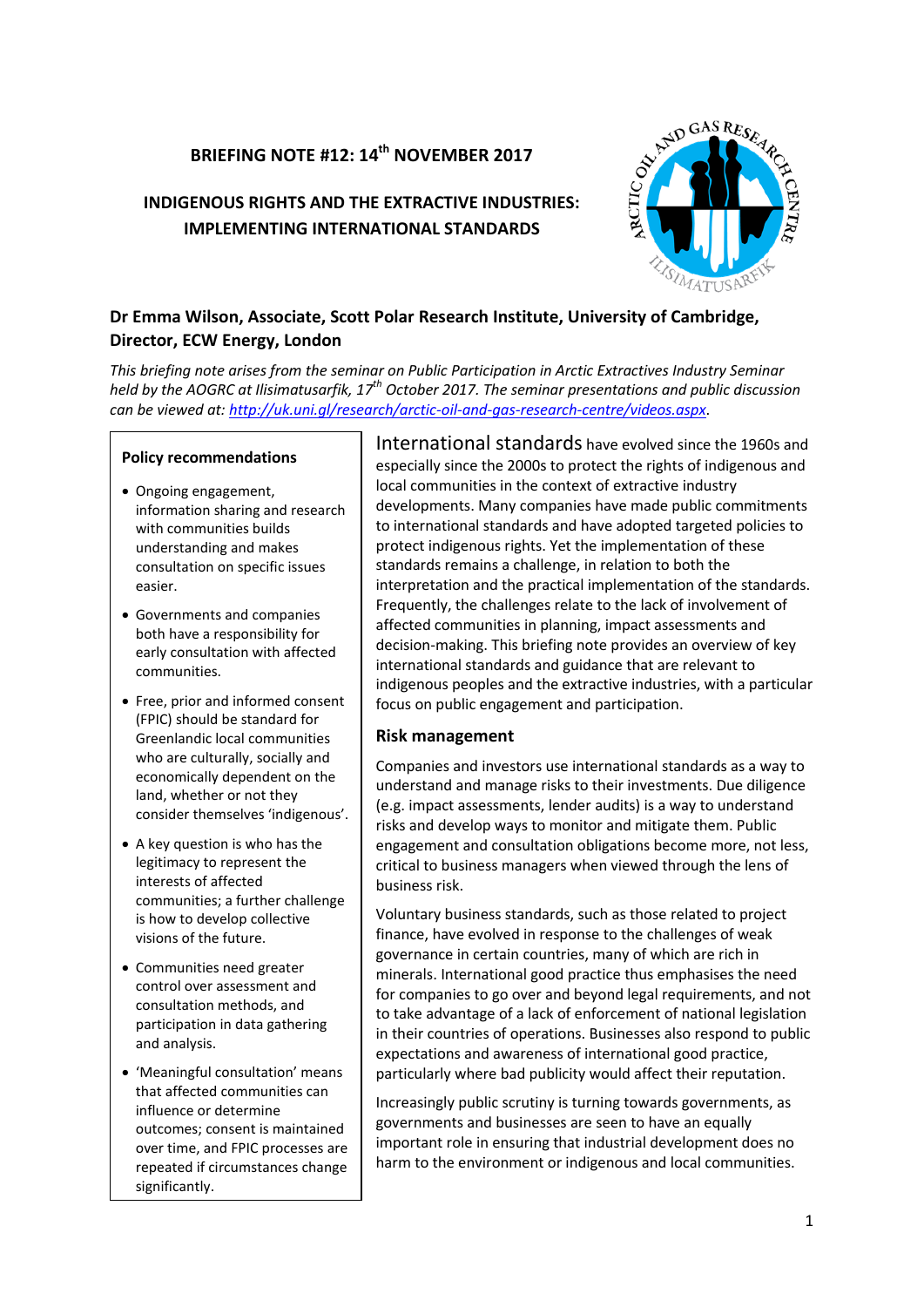## **Scope and influence of standards**

International standards may take many forms and their implementation depends on various factors. For instance the 1989 **ILO Convention 169 on Indigenous and Tribal Peoples (ILO 169)** is a significant instrument, but has been ratified by just 22 countries to date (including the Kingdom of Denmark). The 2007 **UN Declaration on the Rights of Indigenous Peoples (UNDRIP)** is not legally binding, but, as a UN instrument, is more universally adopted, and is particularly valued by indigenous peoples owing to their extensive involvement in its drafting. Similarly the 2011 **UN Guiding Principles on Business and Human Rights (UN Guiding Principles)** enjoy wide acceptance, including by business, as companies were involved closely in the drafting.

Standards developed by international financial institutions such as the **International Finance Corporation (IFC)**, other development banks, and the **Equator Principles Financial Institutions (EFPIs)** only apply if a project is using project finance from these institutions. However, the **IFC Performance Standards** are also considered to be a benchmark of industry good practice and are used to inform corporate policy and guidance drawn up by industry associations, such as the **International Council on Mining and Metals (ICMM)** and **IPIECA, the global oil and gas industry association for environmental and social issues**.

International standards also have considerable influence on societal expectations of industrial activity. They have influenced the work of civil society organisations to hold industry and government to account; they have helped to empower local communities to understand and assert their rights; and they are frequently used by legislators and their advisors to shape legislation and regulations. As such, these standards have helped to establish universal understanding of industry good practice and in many cases helped to improve performance.

The **UN Guiding Principles** focused business attention on human rights as a core aspect of the responsible business agenda, and they have also influenced other standards. For instance, the **OECD Guidelines for Multinational Enterprises (OECD Guidelines)** incorporated a new human rights chapter in their 2011 update, based largely on the UN Guiding Principles.

Commentaries by James Anaya, then-**UN Special Rapporteur on the Rights of Indigenous Peoples**, in 2012 and 2013 helped to ensure that indigenous rights have been considered alongside other human rights in interpreting the UN Guiding Principles. This helped to promote a greater focus on indigenous rights in industry standards and policy, as part of businesses' efforts to respond to the wider human rights agenda. This includes ongoing efforts to develop effective approaches to implementing free, prior and informed consent (FPIC).

Guidance on FPIC has been produced for business by the **UN Global Compact** and others. The industry associations ICMM and IPIECA have developed considerable amounts of guidance on human rights and indigenous rights, including FPIC. The OECD Guidelines' 2016 guidance on meaningful stakeholder engagement in the extractive sector includes a detailed annex on engagement with indigenous communities, including FPIC.

A key aspect of the UN Guiding Principles is that government and business responsibilities are defined in relation to one another within the 'Protect, respect and remedy' framework. This emphasises the government responsibility to protect human rights in line with international standards; the business responsibility to respect human rights by following legal regulations, carrying out human rights due diligence, and engaging meaningfully with stakeholders; and the obligation of both to ensure access to remedy in cases of human rights violations.

#### **Table 1: Key standards and guidance**

ILO Convention 169 on Indigenous and Tribal Peoples (ILO 169) (1989)

UN Declaration on the Rights of Indigenous Peoples (UNDRIP) (2007)

UN Guiding Principles on Business and Human Rights (2011)

OECD Guidelines for Multinational Enterprises (2011)

IFC Environmental and Social Performance Standards (2012), especially Performance Standard (PS) 7 on Indigenous Peoples

The Equator Principles (2013)

ICMM Position Statement on Indigenous Peoples & Mining (2013)

IPIECA Guidance on indigenous peoples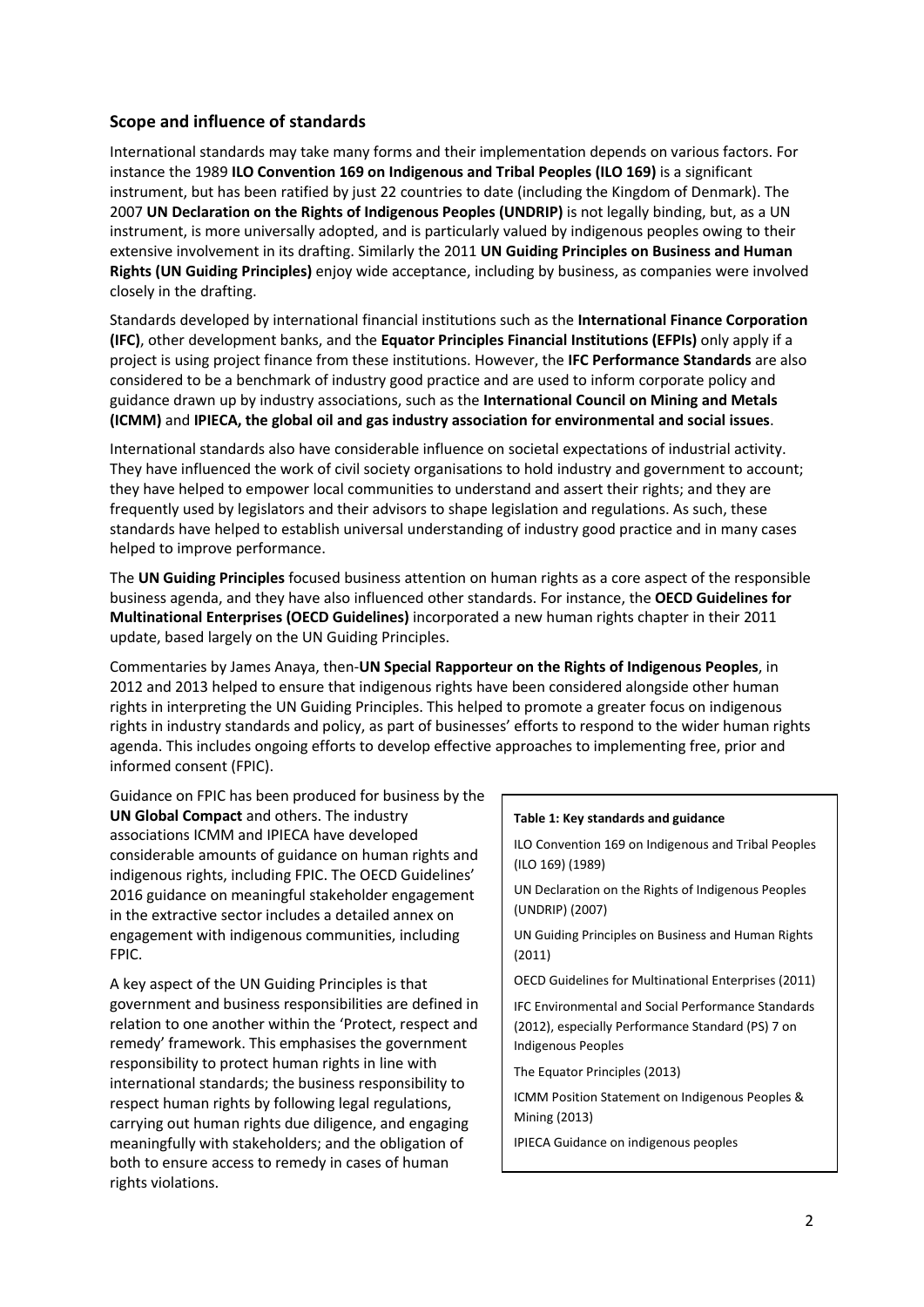## **The public engagement cycle**

The public engagement cycle includes: ongoing research and engagement; pre-consultation; consultation/consent; and participation in decision-making. However, the 'consultation' element frequently gets the most attention while other elements are often neglected.

As emphasised by the UN Guiding Principles, it is important to understand how government and business responsibilities relate to one another. A key area is the responsibility for early engagement and consultation with local communities.



**Figure 1: The public engagement cycle**

For instance, according to ILO 169, governments should carry out early consultation, including prior to exploration licencing. Early consultation by companies (e.g. prior to seismic testing) is seen as good practice as a risk mitigation strategy, even when it is not required by law.

The OECD Guidelines state that enterprises should 'engage with relevant stakeholders to provide meaningful opportunities for their views to be taken into account in relation to planning and decision making for projects or other activities that could significantly impact local communities' (Article A14). In their 2016 guidance, the OECD defines meaningful stakeholder engagement as 'ongoing engagement with stakeholders that is two-way, conducted in good faith and responsive'.

According to ILO 169, governments should assess the social, spiritual, cultural and environmental impact of proposed activities in co-operation with the affected peoples, and the results of the studies should be seen as 'fundamental criteria for the implementation of these activities' (Article 7(3)). The UN Guiding Principles state that the assessment of human rights impacts should 'involve meaningful consultation with potentially affected groups and other relevant stakeholders' (Principle 8). Impact assessments thus need to ensure that public engagement is accessible, appropriately timed and located, and culturally appropriate.

Impact assessment is not an isolated intervention. For instance, social impact assessment (SIA) is the basis of social management plans, community agreements, and FPIC processes. Communities are calling for greater local control over priority setting, choice of consultants, participation in data gathering and analysis, and influence over decision-making and outcomes. SIA should assess opportunities as well as impacts. It should also treat anxiety, expectation and social tension as impacts (even before a project begins).

## **Free, prior and informed consent**

Free, prior and informed consent (FPIC) is a meaningful consultation process by which indigenous communities can determine (not only 'influence') how development decisions are made. It is rooted in indigenous rights to self-determination, and to property through ownership or traditional use. In ILO 169 and UNDRIP, it is primarily a government responsibility, but it is increasingly becoming a fundamental element of industry good practice standards (e.g. in the IFC Performance Standard 7 on Indigenous Peoples, and the ICMM Position Statement on Indigenous Peoples).

There are still many issues related to the implementation of FPIC. Firstly it is not always easy to identify who is indigenous. Some peoples are not recognised by national legislation; others prefer not to use the term 'indigenous', and so on. Some standards have sought to address this matter by extending the application of FPIC to all significantly affected local communities. A key factor is the close relationship of these people to the land and their dependence on the land, not only socially and economically, but also culturally. As such, local Greenlandic communities should not be denied the rights of indigenous communities in the context of mineral projects taking place on their lands, even if they prefer not to identify themselves as 'indigenous'.